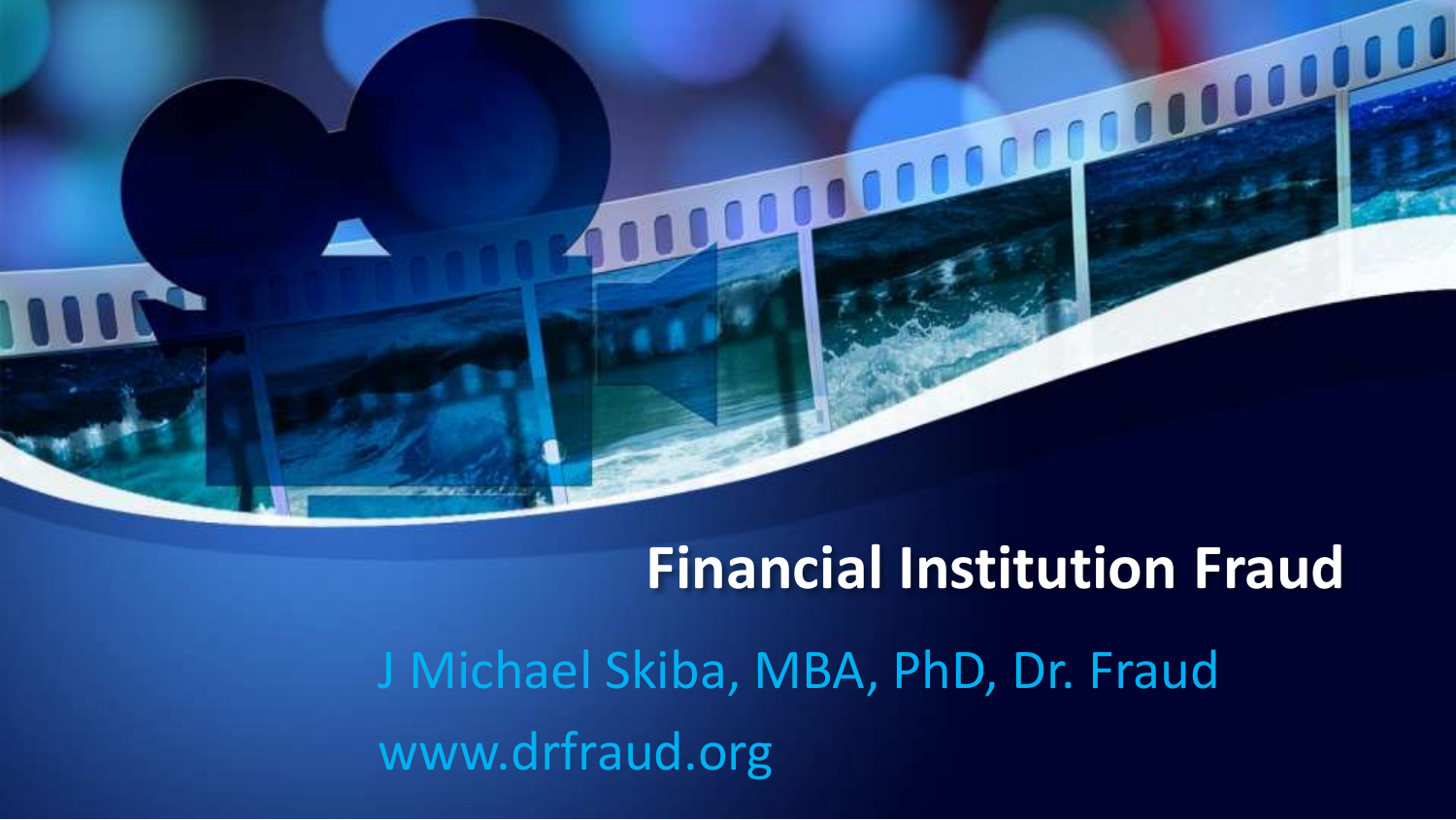Technology Trajectory in Financial Institutions

How many Connected devices in 2018? A. 15 M B. 15 B C. 30 B D. 50 B

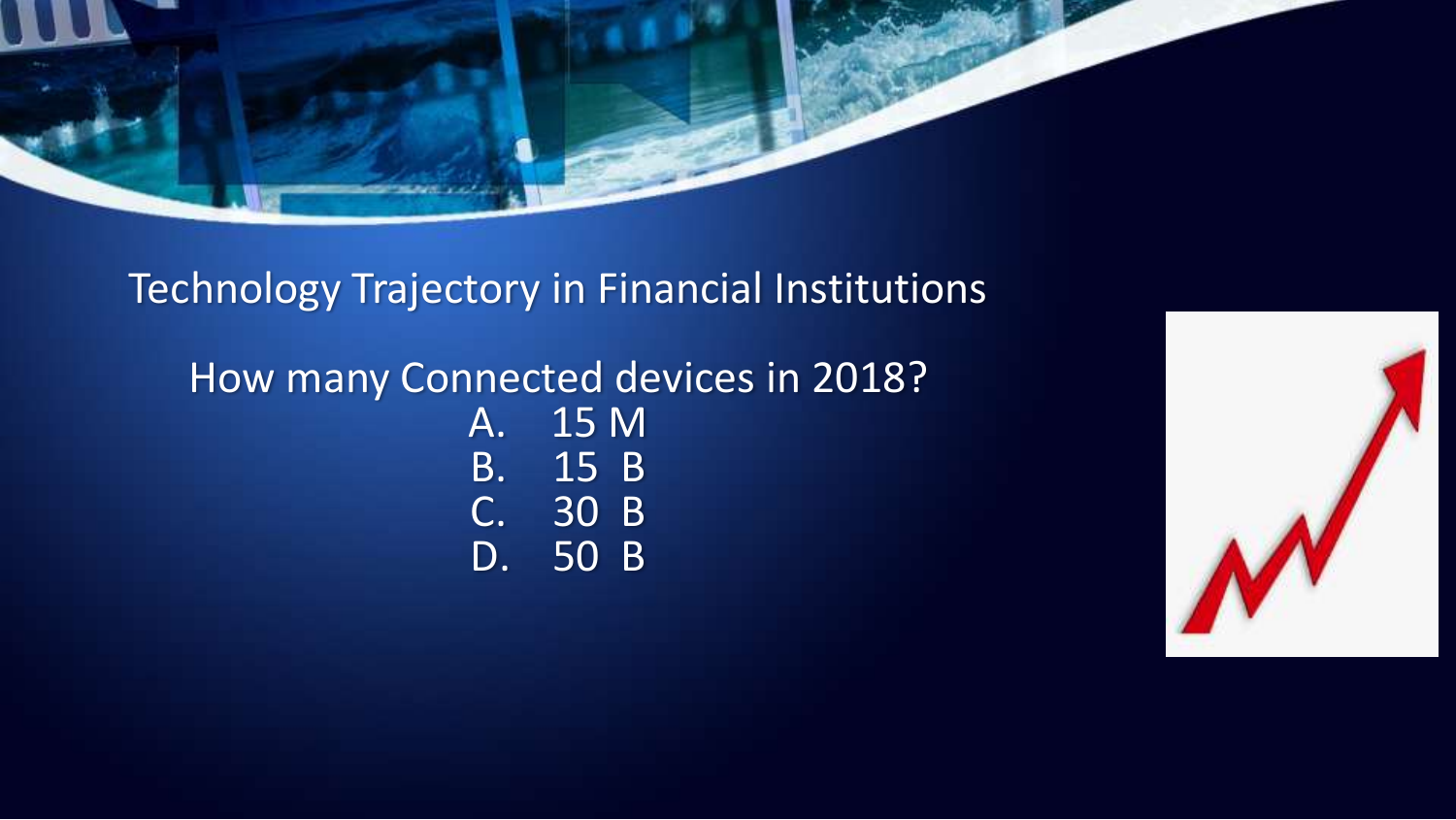Technology Trajectory in Financial Institutions

How many Connected devices in 2020? A. 15 M B. 15 B C. 30 B D. 50 B

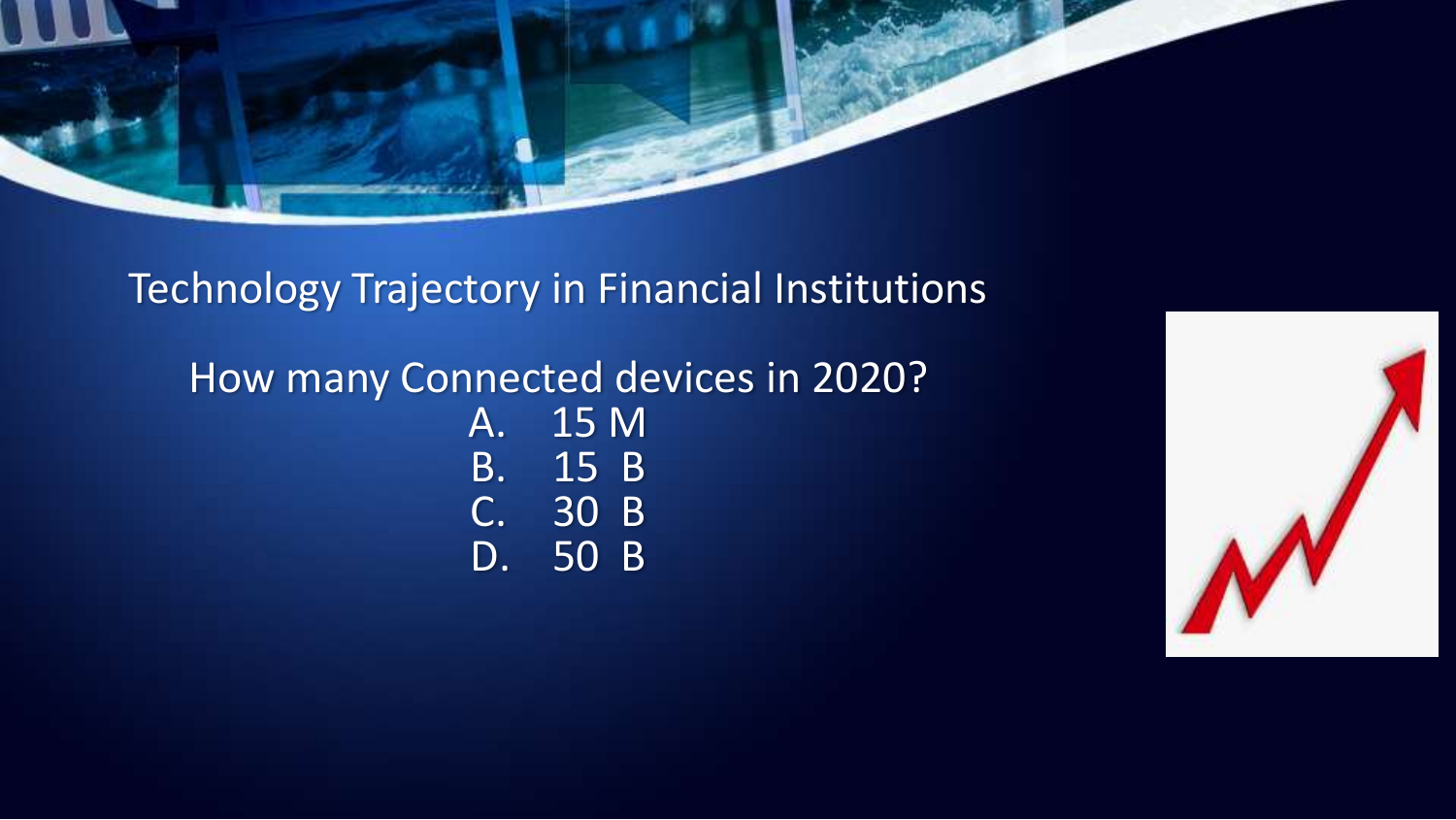

## What drives a Financial Criminal?

• Psychological Theories: –Sociological –Psychological –Biological

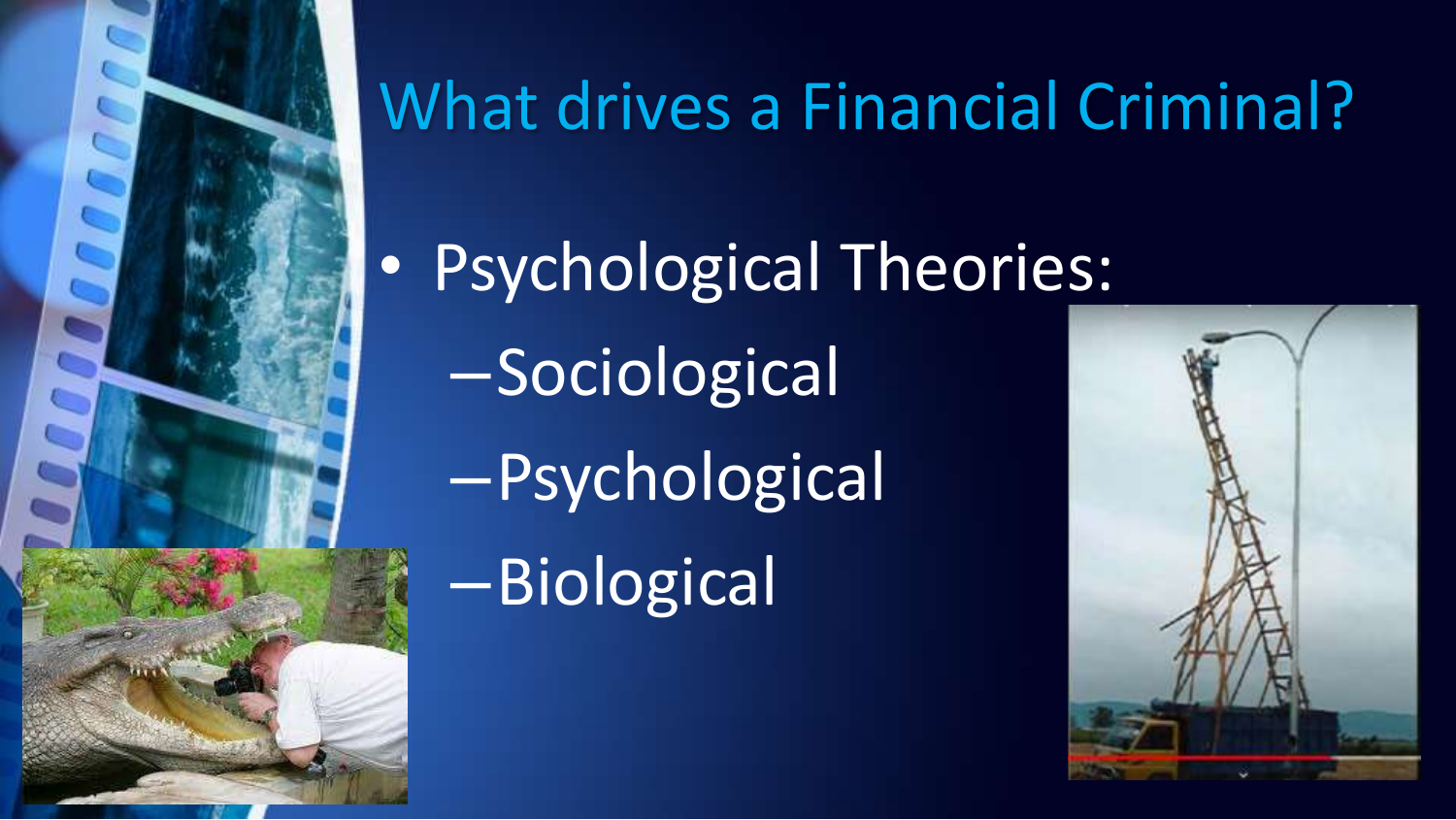

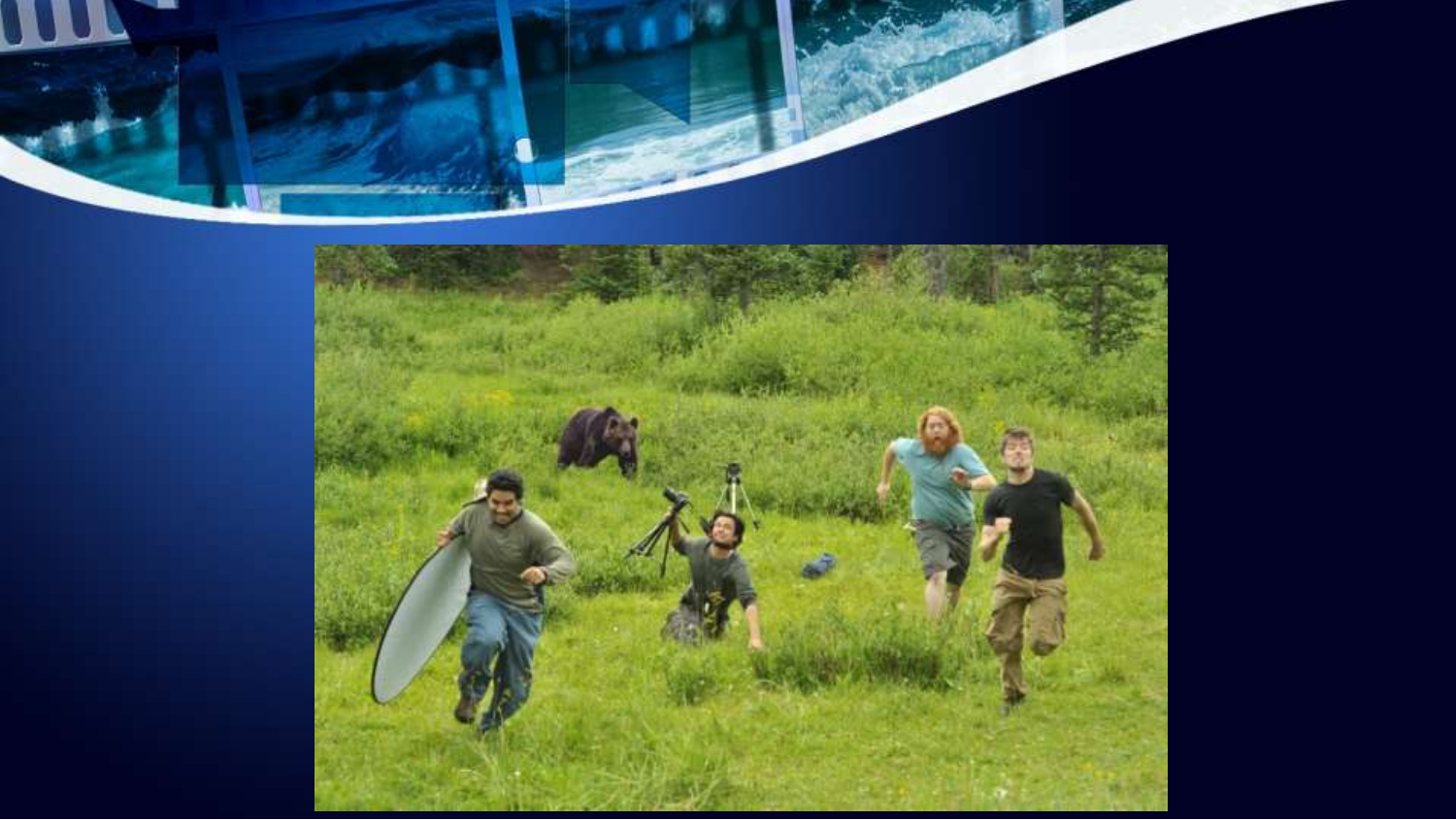### **Case Study: Carbanak**

Exhibit 1

The new cyber profile of fraud and financial crime is well illustrated by the Carbanak attacks.



1. Spear phishing Employee in targeted organization receives email with the Carbanak backdoor as an attachment



2. Backdoor executed: credentials stolen Upon opening attachment, employee activates the Carbanak backdoor



3. Machines infected in search for admin PC Carbanak searches network and finds admin PC: embeds and records



4. Admin PC identified. clerk screens intercepted

Attacker watches admin screen to mimic admin behavior for the bank's cash-transfer systems



5. Balances inflated and inflated amount transferred

Attackers alter balances. pocket extra funds (\$1k account enlarged to \$10k, then \$9k transferred)



6. ATM programmed to dispense cash

Attackers program ATMs to issue cash to waiting accomplices at specific times



7. Cash moved through channels by wire transfers, e-payments Attackers use online and e-payments to receiver banks to transfer extracted funds

McKinsey & Company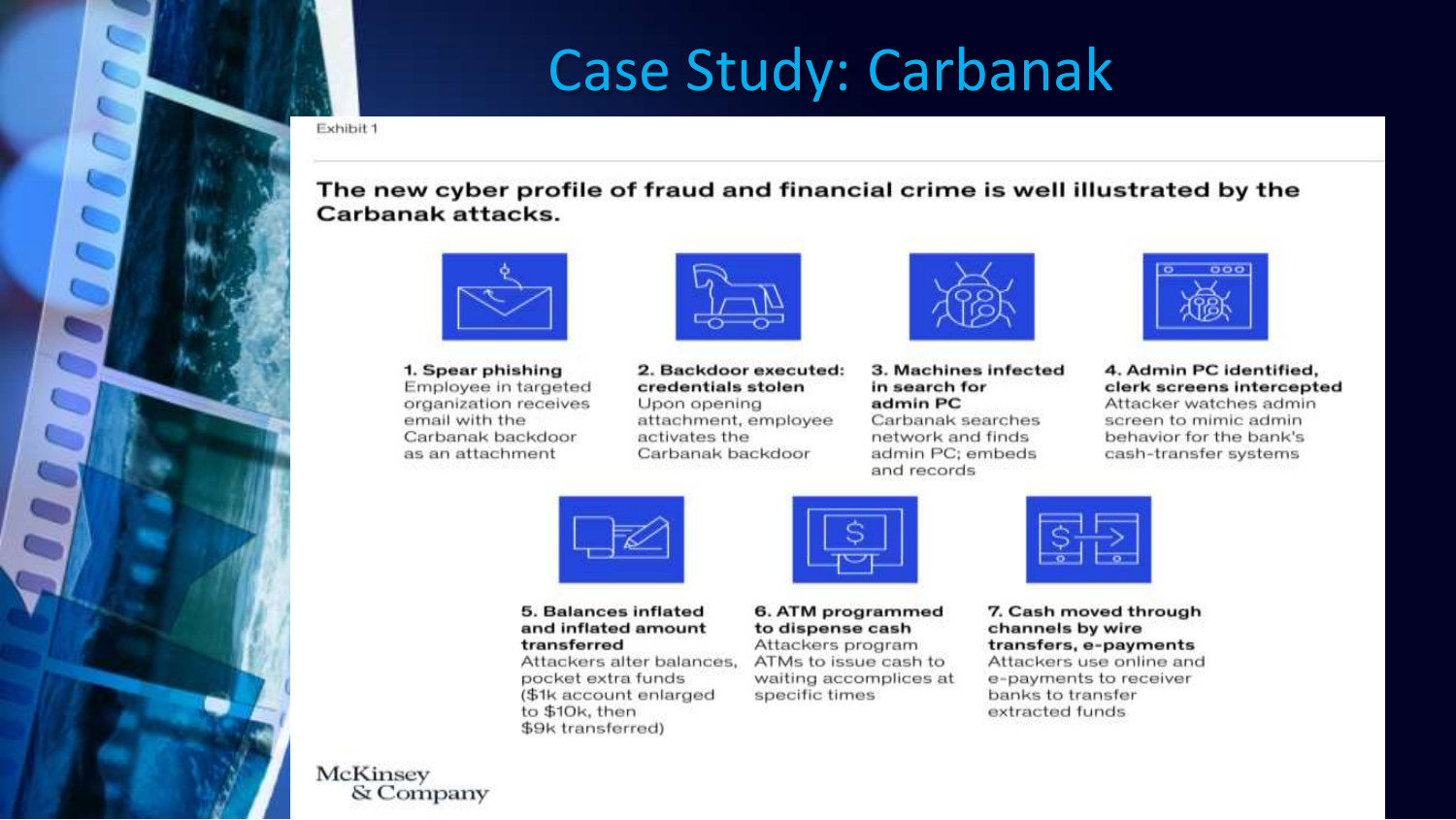

# Prevention: Two-Pronged-Human and Tech

• Human:

– Reduce Opportunity

– Training –USB

– Honesty Statements

– Vacations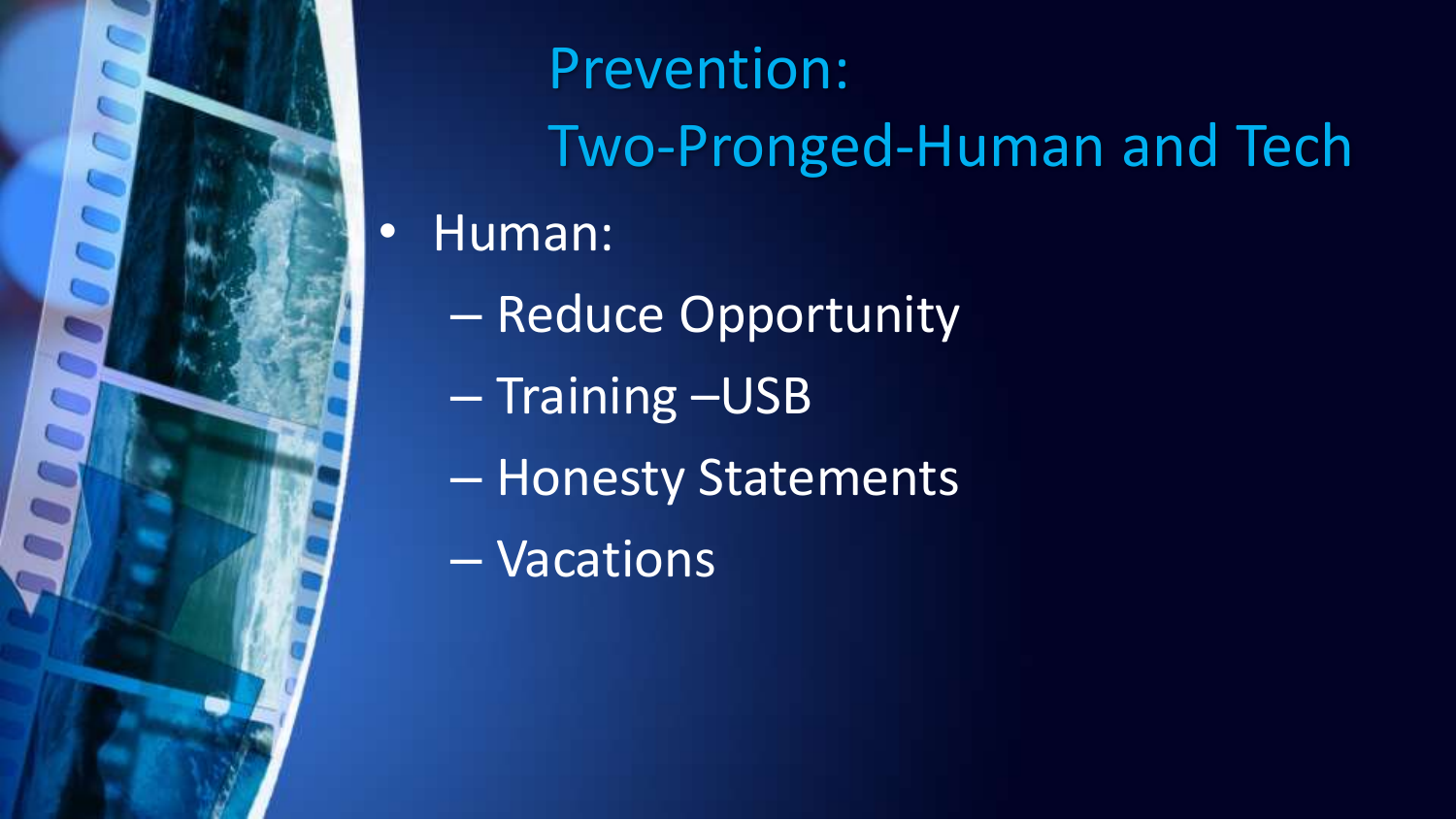

Prevention: Two-Pronged-Human and Tech

• Leverage Tech Solutions: – Behavioral Bridge – Leverage Tech "brains"-ML/AI, soft boundaries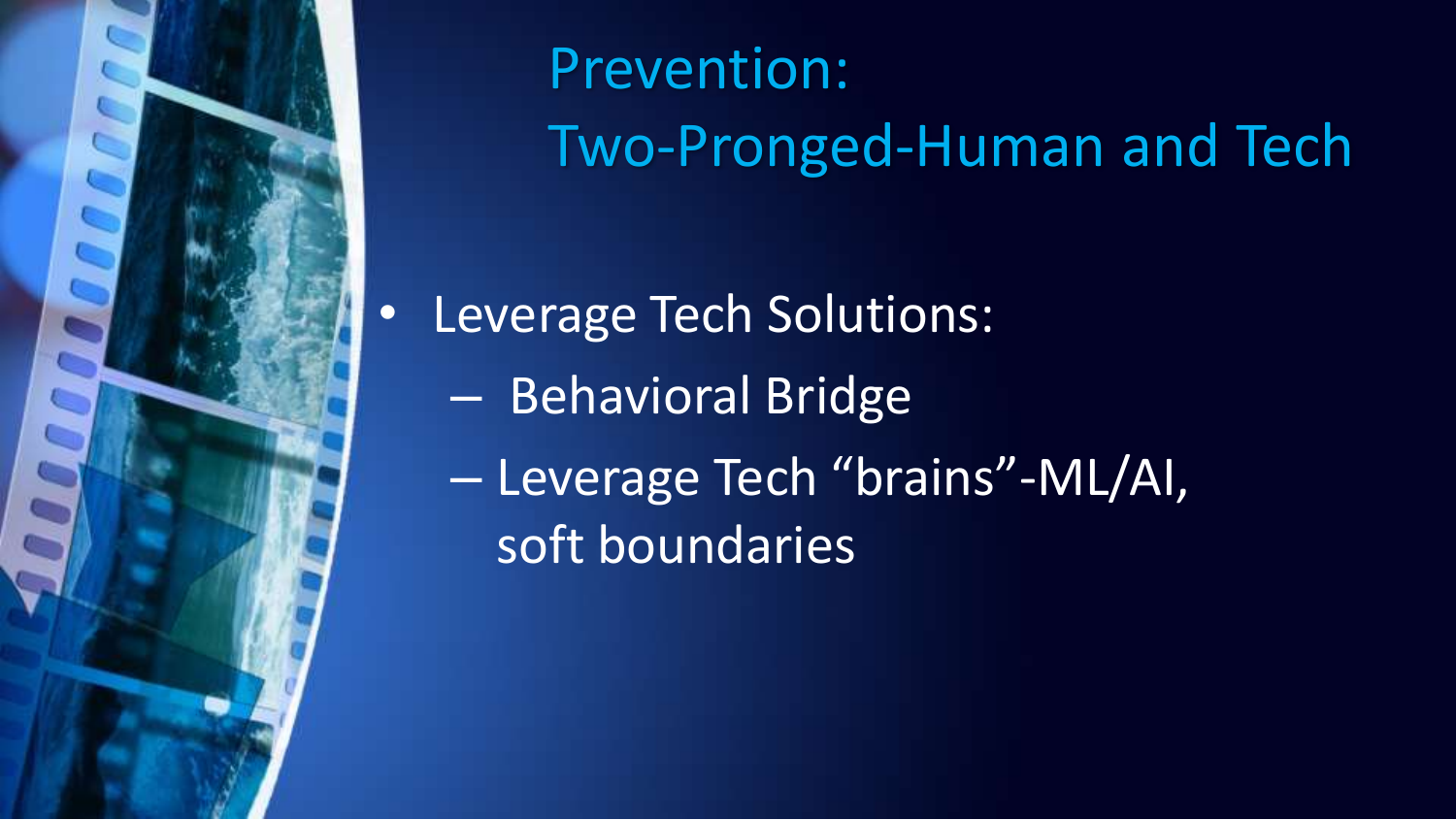#### igital fingerprint of your customer

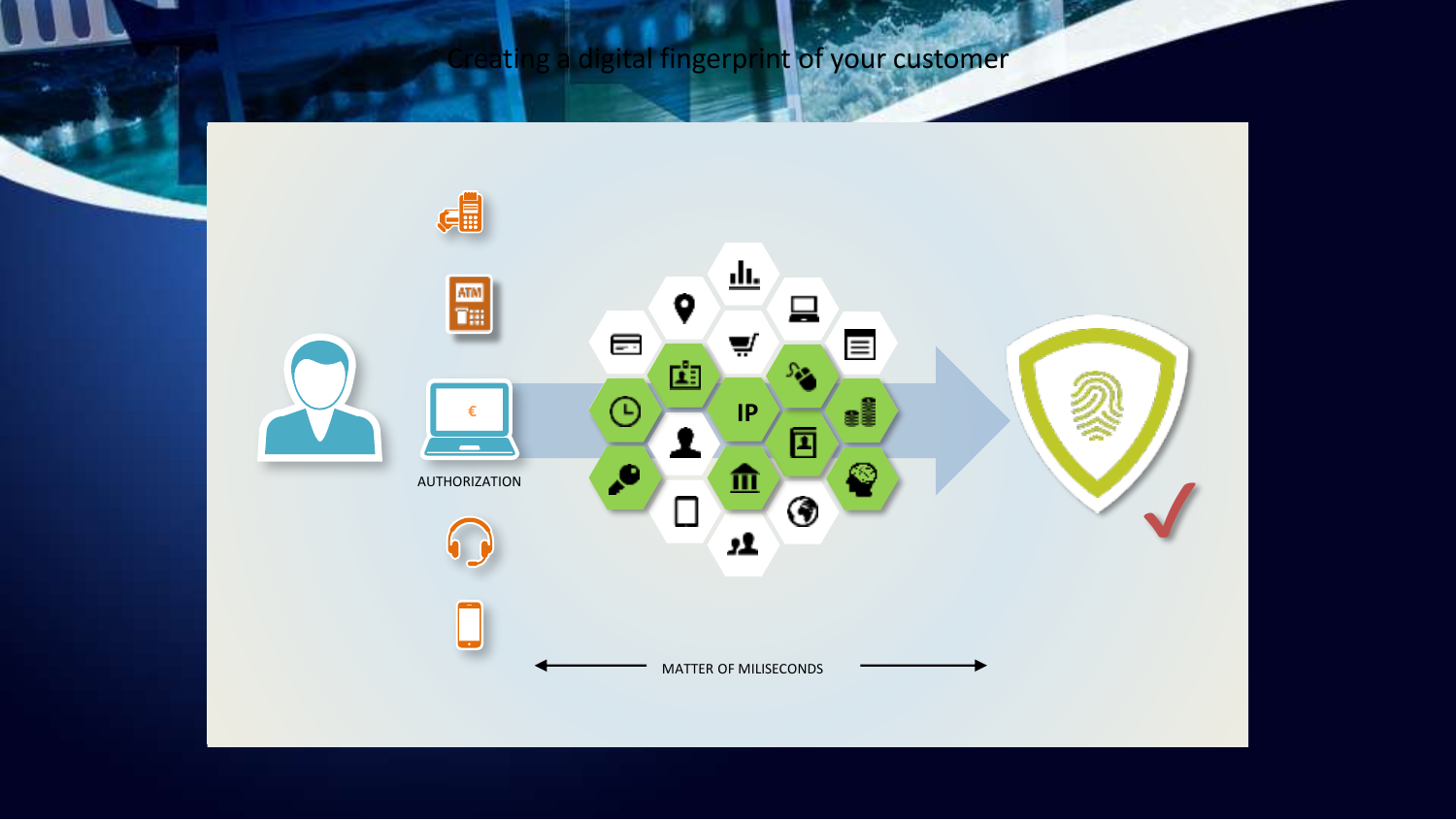#### gital fingerprint of your customer

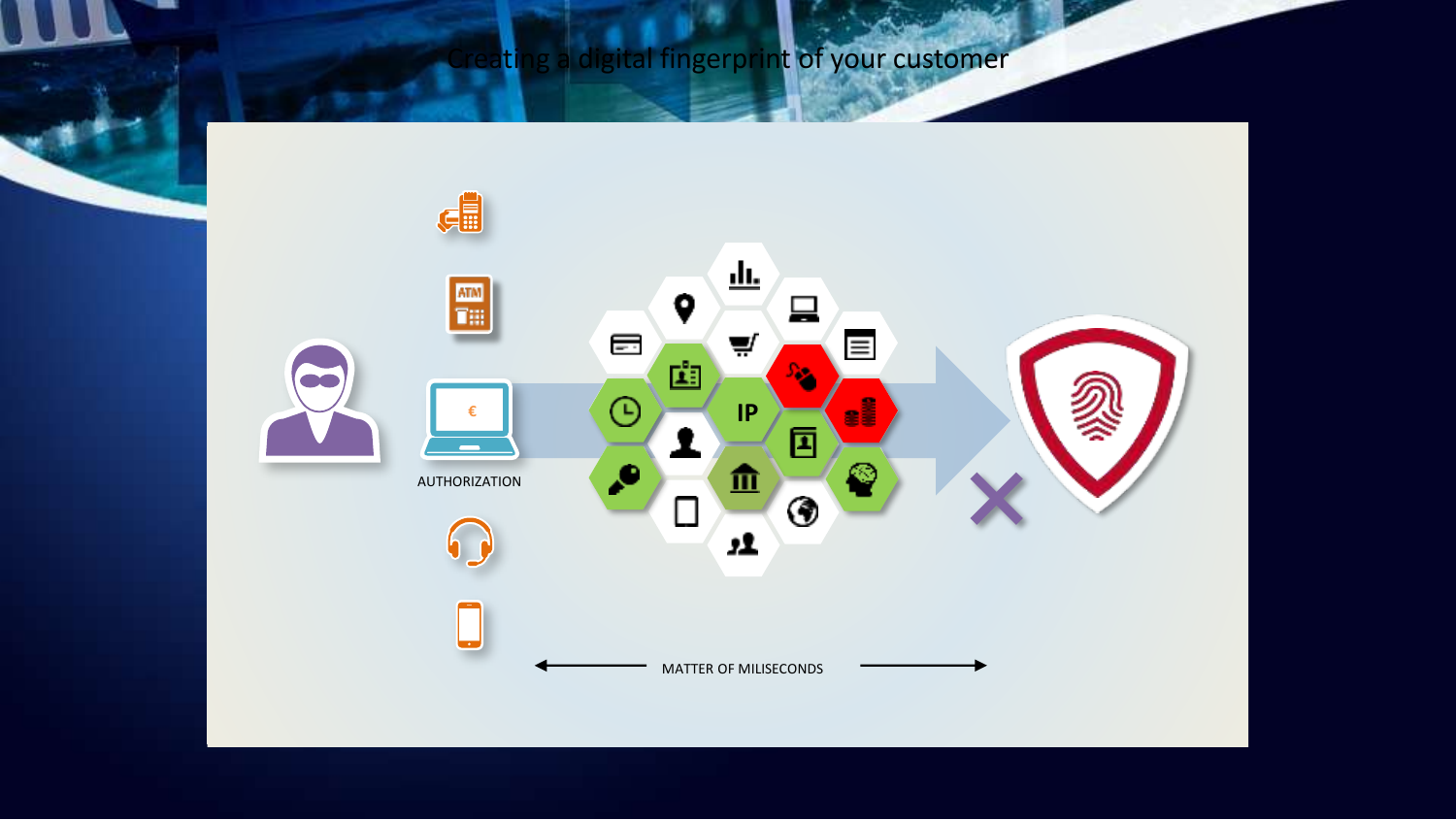# AML // CFT Screening and Monitoring Process

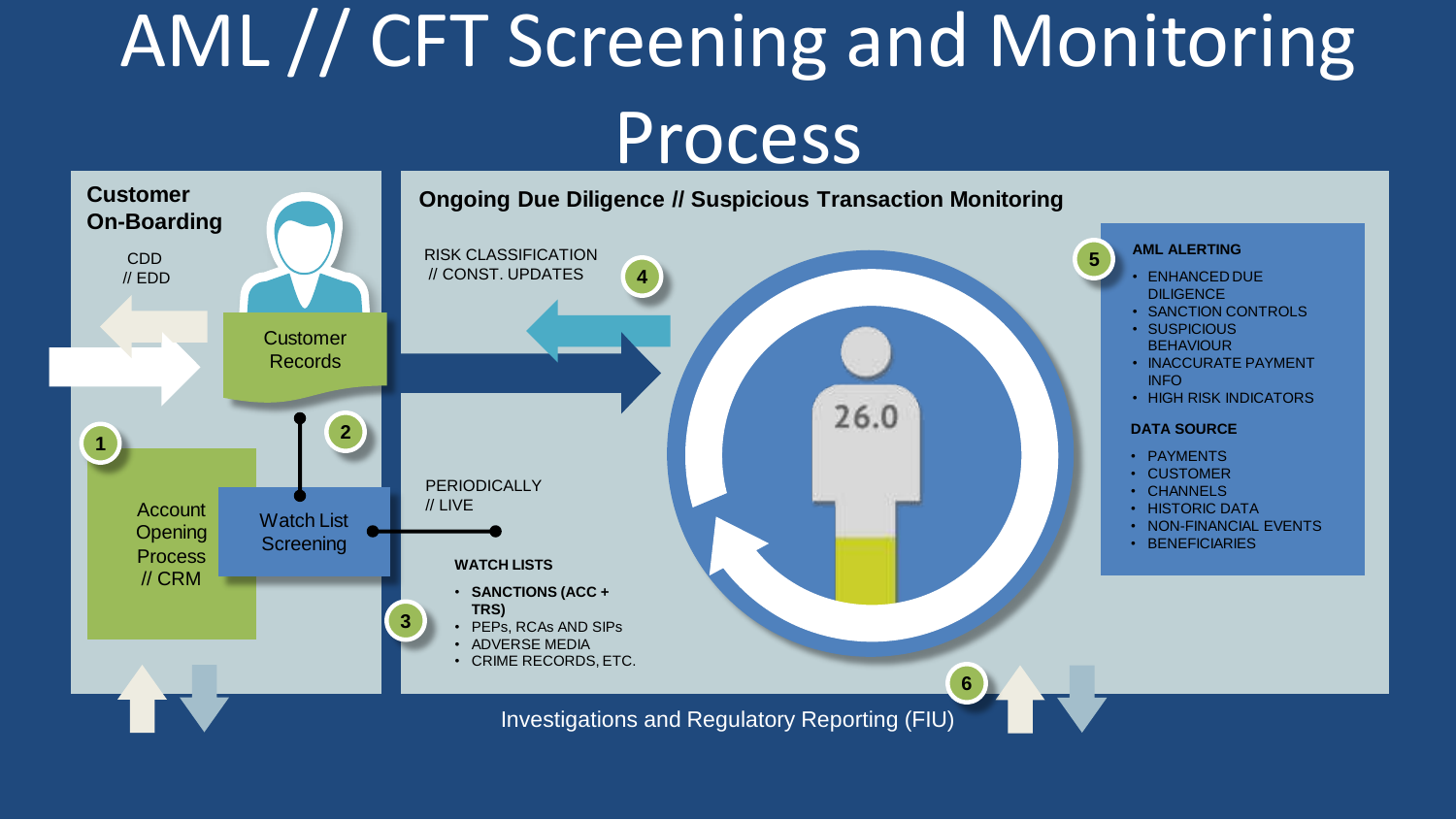

# Prevention: Two-Pronged-Human and Tech

• Vulnerability Assessment

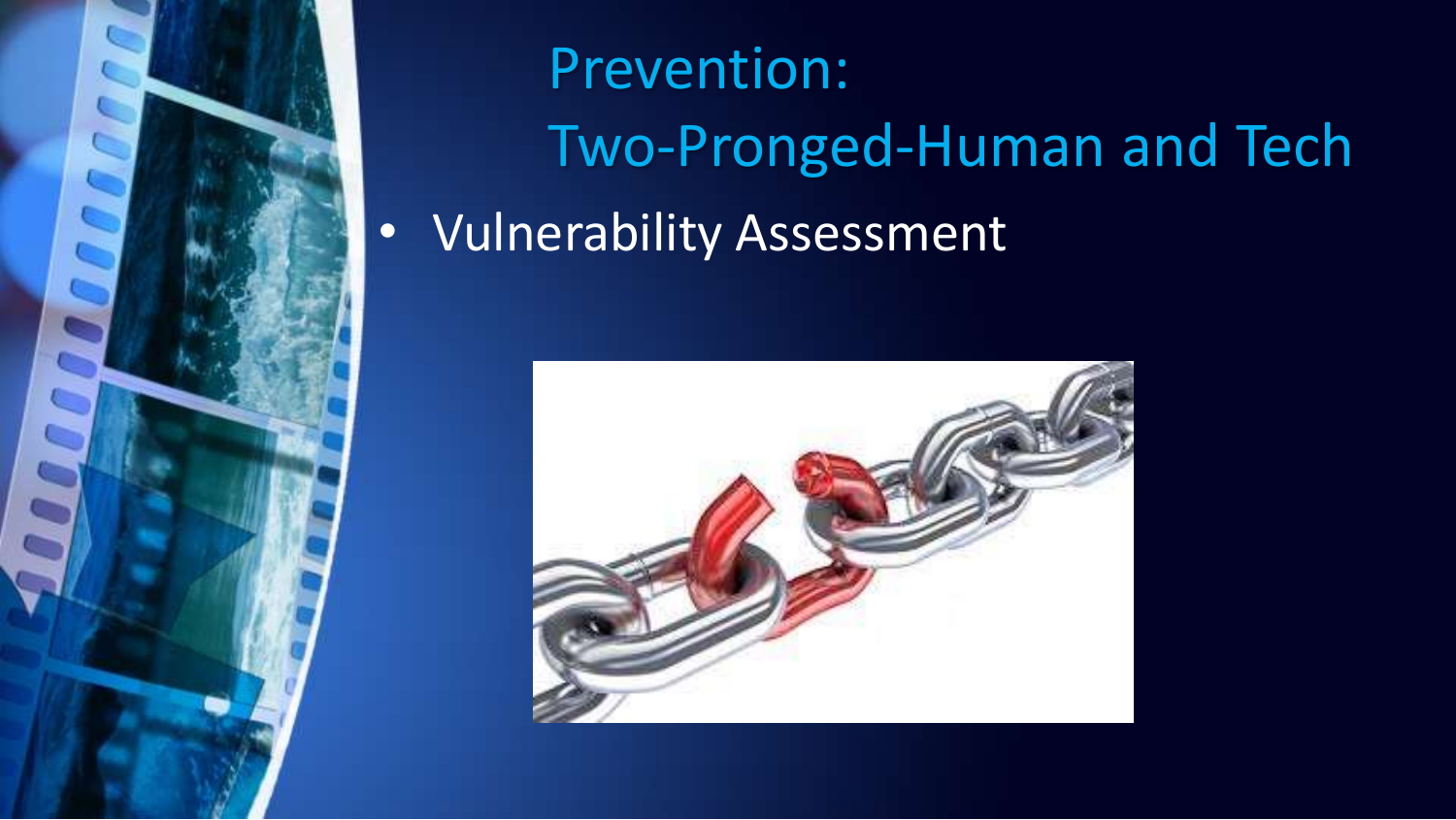

## Trends:

- Cross-Border
- Increased Volume
- Remote Workers
- Cryptocurrency
- Internal-Justification
- Online banking